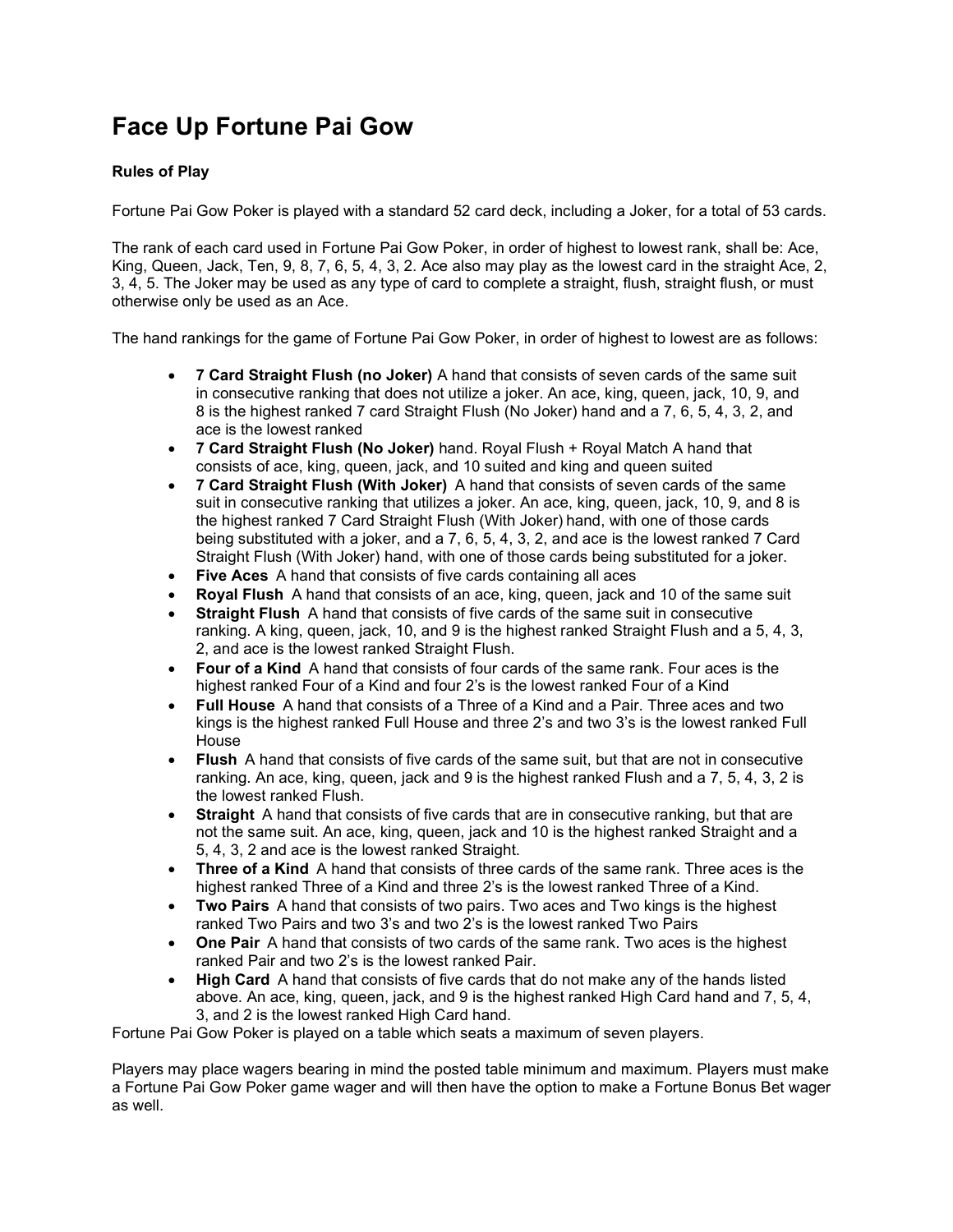Each player puts up any bets they wish to place for the next hand. Players have the option of placing a Fortune Bonus Bet wager at this time as well. The cardroom dealer will then follow the dealing procedures and standards of play, as described above.

Once the cards have been distributed, each player shall set their hands by arranging the seven cards into a two card hand and a five card hand. The two card hand is placed above the five card hand, and the five card hand must rank higher than the two card hand, according to the ranking of hands.

When all the players' hands have been set, the dealer exposes the Designated Player's hand and sets it according to the "House Way" as described below:

- No Pair The second and third high cards will be placed in the Low hand; the highest and all remaining cards will be placed in the High Hand.
- One Pair Use the highest two single cards in the Low Hand; place the pair and all remaining cards in the High Hand. Two Pairs If high pair is Aces, Kings, Queens – always split. If high pair is Jacks, 10's, 9's, – split unless Ace is front. If high pair is 8's, 7's, 6's – split unless King is front. If high pair is 5's, 4's, 3's – split unless Queen in front.
- Three Pairs  Put highest pair in front. Three of a kind If Aces always split. If Kings and below – never split. If two sets of three of a kind – split highest set.
- Straight, Flush, Straight Flush With no pair always play the complete hand. With one pair – always play the complete hand. With two pairs – play according to two pairs strategy. With three of a kind – play complete hand in back, pair in front. If straight, flush, and/or straight flush – put the two highest cards in front that will leave any complete hand behind.
- Full House Put the highest permissible pair in front.
- Four of a kind If Aces, Kings, Queens always split. If Jacks, 10's, 9's split unless King in front. If 8's, 7's, 6's – split unless Queen in front. If 5's and below – never split. If 4 of a kind with a pair – play complete hand behind.
- Five Aces Put pair of Aces in Front.

Once the Designated Player's hands are set according to the "House Way", each player's hand is exposed, in turn, and compared to the Designated Player's hands to determine the winners, losers, or tie hands.

Each Player's five card hand will be compared to the Designated player's five card hand, and each player's two card hand will be compared to the Designated Player's two card hand, in turn, starting with the "Action" button, to determine the winner according to the following criteria:

- 1. The Fortune Pai Gow Poker game wager wins if the two card hand and the five card hand held by the player ranks higher than the Designated Player's two card hand and five card hand. Winning Fortune Pai Gow Poker game wagers are paid 1 to 1.
- 2. The Fortune Pai Gow Poker game wager loses if the two card hand and the five card hand held by the player ranks lower than the Designated Player's two card hand and five card hand.
- 3. The Fortune Pai Gow Poker game wager "pushes" if one of the hands held by the player ranks higher than the Designated Player's corresponding hand, and the player's other hand ranks lower than the Designated Player's corresponding hand. In this case, neither the player nor the Designated Player wins or loses; the wager is a "push" and is returned to the player.
- 4. If one hand is identical in rank to the Designated Player's hand, it is a "copy hand." The Designated Player wins all "copy hands." The pai gow wager will push should the Players hand contain a "copy hand" and a subsequent winning hand. The pai gow wager shall lose when the players hand contains a "copy hand" and a subsequent losing hand.

The Fortune Bonus bet considers the best hand possible among the player's seven cards and does not take into consideration how the five card hand and two card hand were divided. The hand ranking for the Fortune Bonus bet will coincide with the bonus pay table.